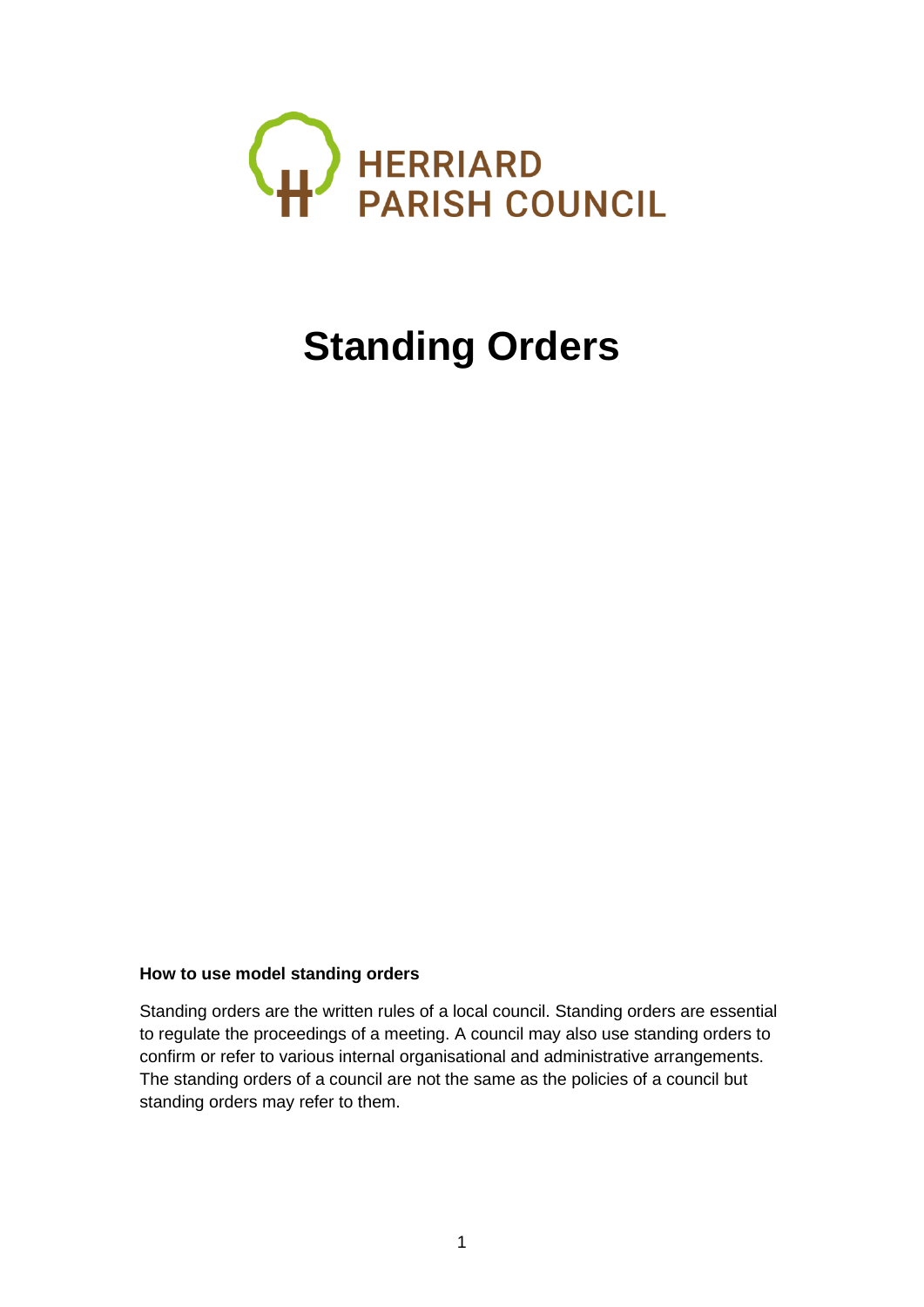## Herriard Parish Council Standing Orders

# Index

| Extraordinary meetings of the council, committees and sub-committees 8      |  |
|-----------------------------------------------------------------------------|--|
|                                                                             |  |
|                                                                             |  |
| Motions for a meeting that require written notice to be given to the proper |  |
|                                                                             |  |
|                                                                             |  |
|                                                                             |  |
|                                                                             |  |
|                                                                             |  |
|                                                                             |  |
|                                                                             |  |
|                                                                             |  |
|                                                                             |  |
|                                                                             |  |
|                                                                             |  |
|                                                                             |  |
|                                                                             |  |
|                                                                             |  |
| 24. Communicating with district and county or unitary councillors  18       |  |
|                                                                             |  |
|                                                                             |  |
|                                                                             |  |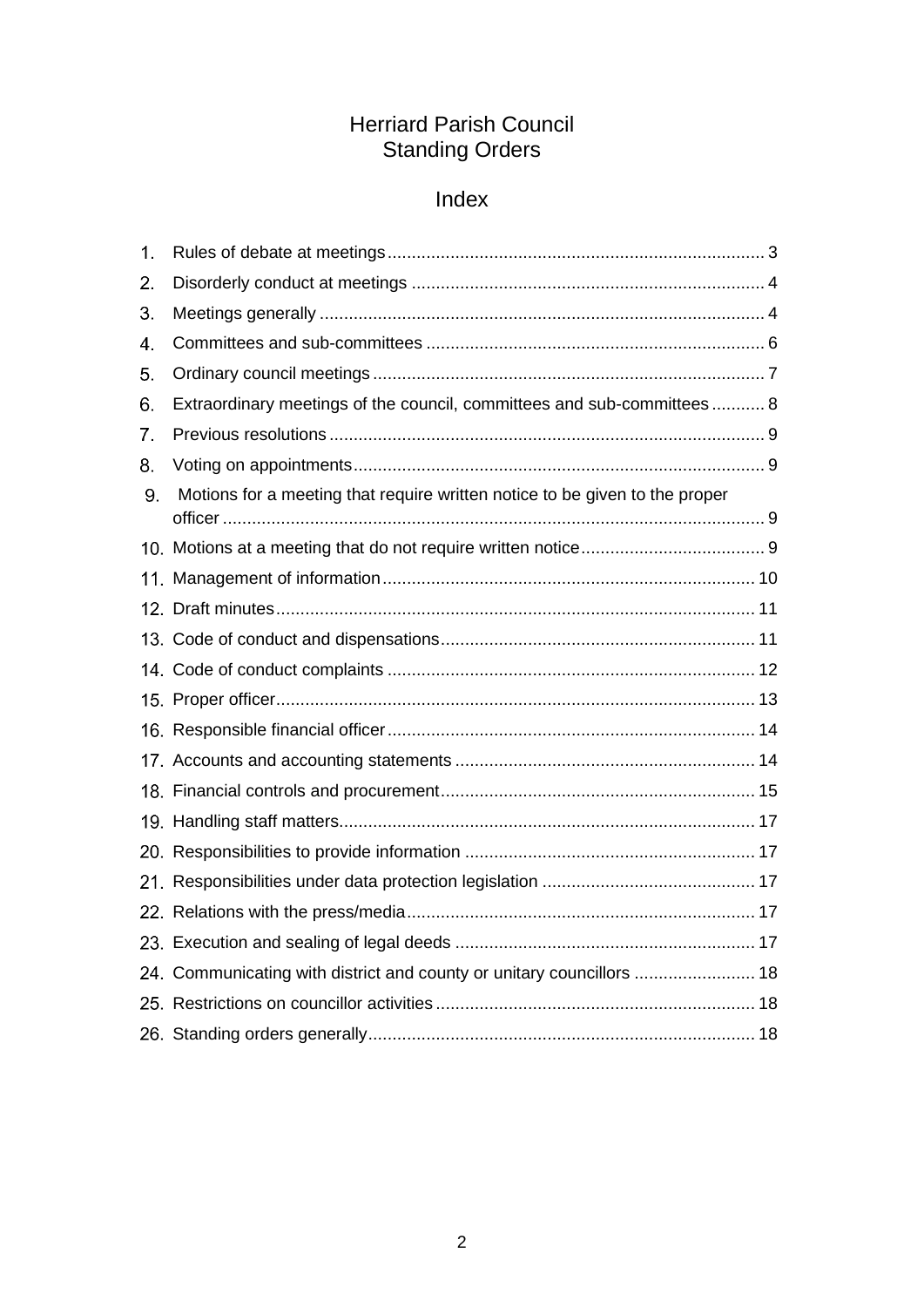#### <span id="page-2-0"></span> $1.$ **Rules of debate at meetings**

- a Motions on the agenda shall be considered in the order that they appear unless the order is changed at the discretion of the Chair of the meeting.
- b A motion (including an amendment) shall not be progressed unless it has been moved and seconded.
- c If a motion (including an amendment) has been seconded, it may be withdrawn by the proposer only with the consent of the seconder and the meeting.
- d An amendment is a proposal to remove or add words to a motion. It shall not negate the motion.
- e If an amendment to the original motion is carried, the original motion (as amended) becomes the substantive motion
- f A councillor may move an amendment to their own motion if agreed by the meeting.
- g Subject to standing order 1(k), only one amendment shall be moved and debated at a time, the order of which shall be directed by the Chair of the meeting.
- h One or more amendments may be discussed together if the Chair of the meeting considers this expedient but each amendment shall be voted upon separately.
- i A councillor may not move more than one amendment to an original or substantive motion.
- j The mover of an amendment has no right of reply at the end of debate on it.
- k Where a series of amendments to an original motion are carried, the mover of the original motion shall have a right of reply either at the end of debate on the first amendment or at the very end of debate on the final substantive motion immediately before it is put to the vote.
- l Unless permitted by the Chair of the meeting, a councillor may speak once in the debate on a motion except:
	- i. to speak on an amendment moved by another councillor;
	- ii. to move or speak on another amendment
	- iii. to make a point of order;
	- iv. to give a personal explanation; or
	- v. to exercise a right of reply.
- m During the debate on a motion, a councillor may interrupt only on a point of order or a personal explanation and the councillor who was interrupted shall stop speaking. A councillor raising a point of order shall identify the standing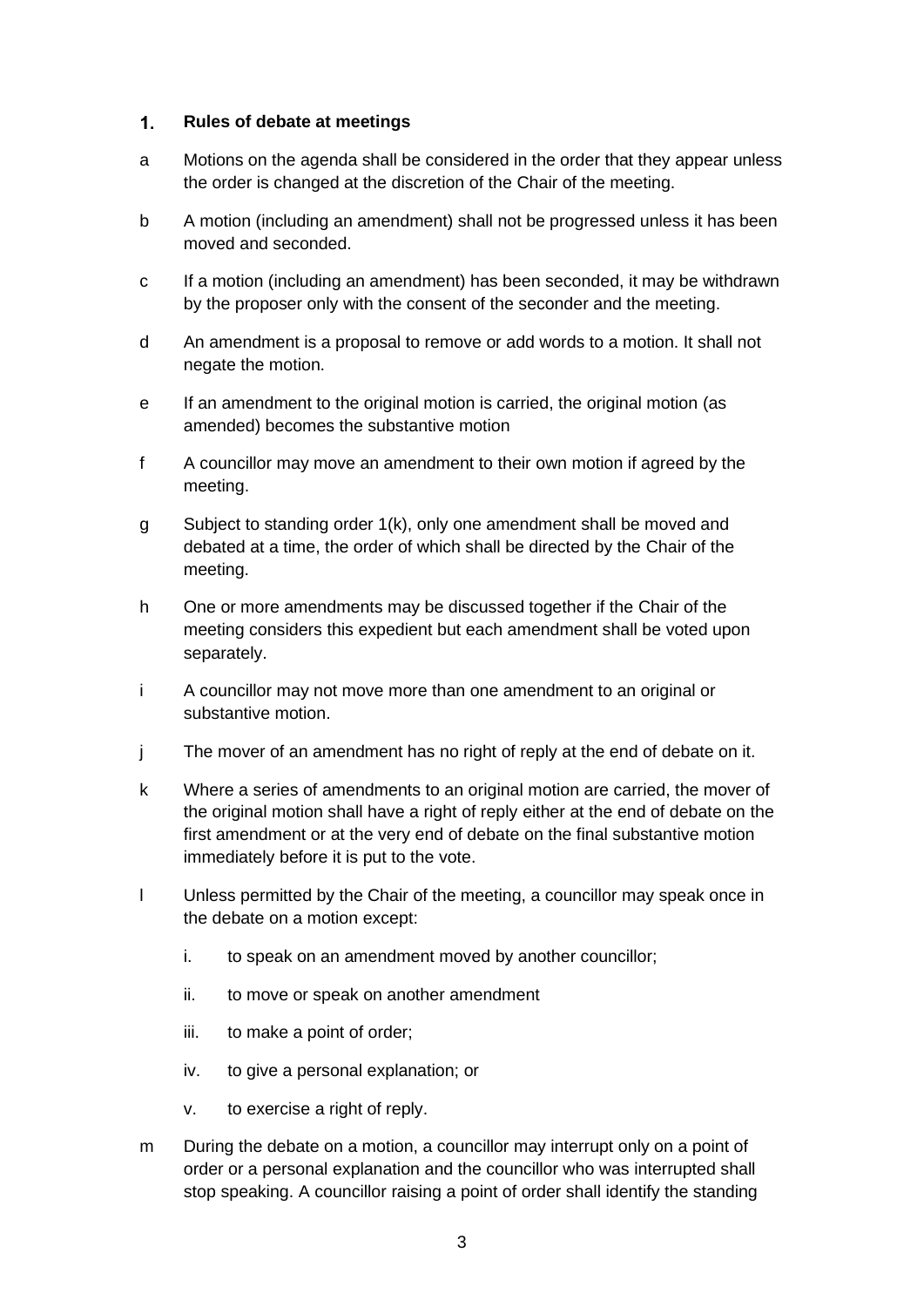order which he considers has been breached or specify the other irregularity in the proceedings of the meeting he is concerned by.

- n A point of order shall be decided by the Chair of the meeting and their decision shall be final.
- o When a motion is under debate, no other motion shall be moved except:
	- i. to amend the motion;
	- ii. to proceed to the next business;
	- iii. to adjourn the debate;
	- iv. to put the motion to a vote;
	- v. to ask a person to be no longer heard or to leave the meeting;
	- vi. to refer a motion to a committee or sub-committee for consideration;
	- vii. to exclude the public and press;
	- viii. to adjourn the meeting; or
	- ix. to suspend particular standing order(s) excepting those which reflect mandatory statutory or legal requirements.

p Before an original or substantive motion is put to the vote, the Chair of the meeting shall be satisfied that the motion has been sufficiently debated and that the mover of the motion under debate has exercised or waived their right of reply.

#### <span id="page-3-0"></span> $2<sub>-</sub>$ **Disorderly conduct at meetings**

- a No person shall obstruct the transaction of business at a meeting or behave offensively or improperly. If this standing order is ignored, the Chair of the meeting shall request such person(s) to moderate or improve their conduct.
- b If person(s) disregard the request of the Chair of the meeting to moderate or improve their conduct, any councillor or the Chair of the meeting may move that the person be no longer heard or be excluded from the meeting. The motion, if seconded, shall be put to the vote without discussion.
- c If a resolution made under standing order 2(b) is ignored, the Chair of the meeting may take further reasonable steps to restore order or to progress the meeting. This may include temporarily suspending or closing the meeting.

#### <span id="page-3-1"></span> $3.$ **Meetings generally**

| <b>Full Council meetings</b> | $\bullet$ |
|------------------------------|-----------|
| Committee meetings           |           |
| Sub-committee meetings       |           |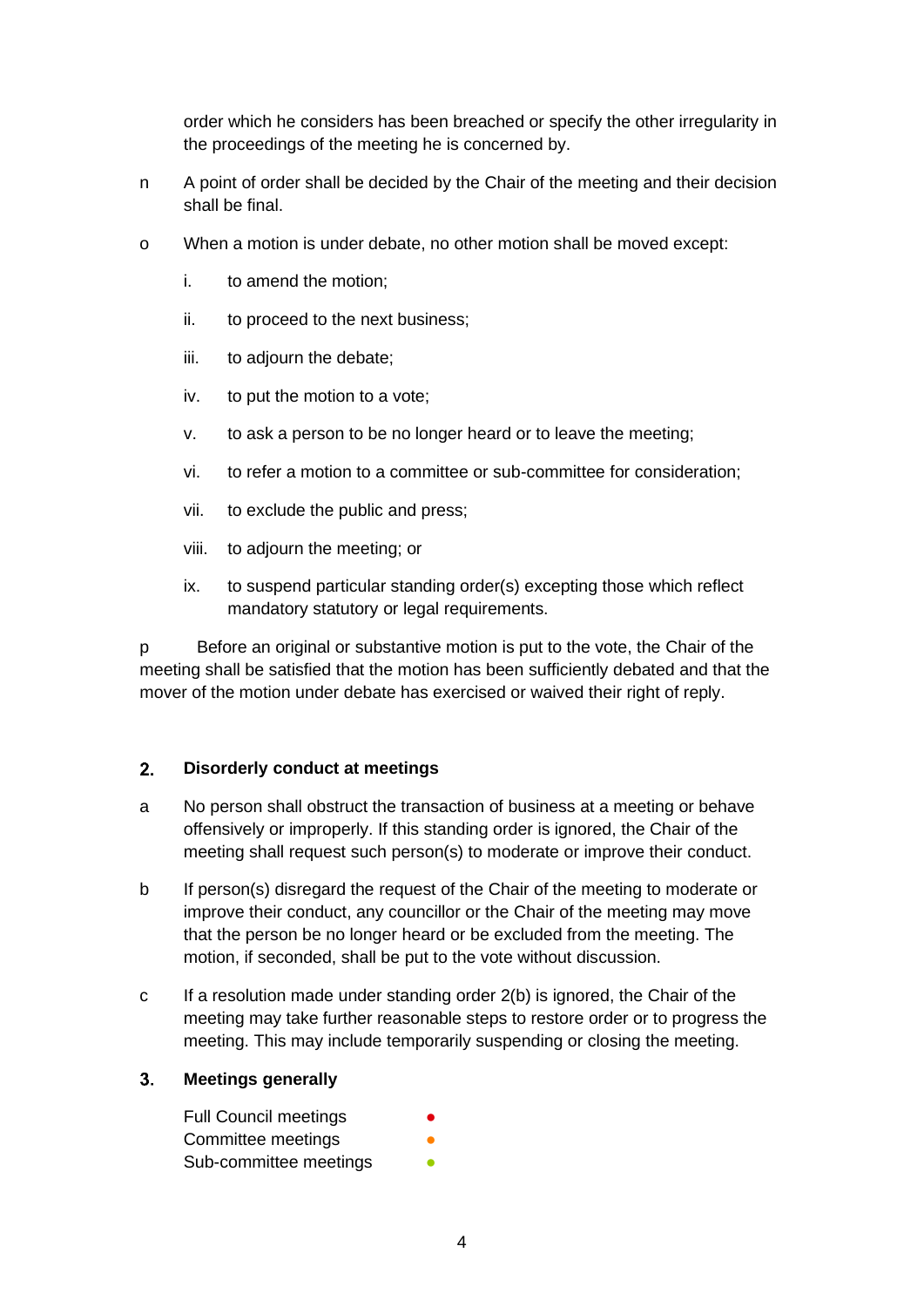- a Cuarterly ordinary meetings of the Council shall be held on a Monday at 7.30pm at the Royal British Legion Hall Herriard, unless otherwise stated in the Notice of the Meeting.
- b The Statutory Annual Parish Meeting is a public meeting to be held in May each year at which any elector of the parish may speak at the discretion of the Chair.
- c A summons to attend and Agenda for each meeting shall be sent electronically or delivered by hand to each member of the Council, to arrive at least 3 clear working days before the meeting date. Similar public notices of each meeting shall be posted on the Council's notice boards at The Green and the RBL hall and on the website.
- ● d Meetings shall be open to the public and press unless their presence is prejudicial to the public interest by reason of the confidential nature of the business to be transacted or for other special reasons.
- ● e Members of the public may make representations, answer questions and give evidence at a meeting which they are entitled to attend in respect of the business on the agenda.
- ● f The period of time designated for public participation at a meeting shall not exceed 15 minutes unless directed by the Chair of the meeting.
- g A member of the public shall not speak for more than 3 minutes.
- ●

- ● h In accordance with standing order 3(e), a question shall not require a response at the meeting nor start a debate on the question. The Chair of the meeting may direct that a written or oral response be given.
- ● i A person who speaks at a meeting shall direct their comments to the Chair of the meeting.
- ● j If more than one person wants to speak, the Chair of the meeting shall direct the order of speaking.
- ● k A person present at a meeting may not provide an oral report or oral commentary about a meeting as it takes place without permission.
- ● l The press shall be provided with reasonable facilities for the taking of their report of all or part of a meeting at which they are entitled to be present.
- ● m Subject to standing orders which indicate otherwise, anything authorised or required to be done by the Chair of the Council may in their absence be done by the Vice-Chair of the Council (if there is one).
- n The Chair of the Council, if present, shall preside at a meeting. If the Chair is absent from a meeting, the Vice-Chair of the Council (if there is one) if present, shall preside. If the Chair and vice Chair are absent, the meeting shall appoint a Chair before it proceeds to any business.
- ● ● o The Chair of a meeting may give an original vote on any matter put to the vote, and in the case of an equality of votes may exercise their casting vote whether or not he gave an original vote.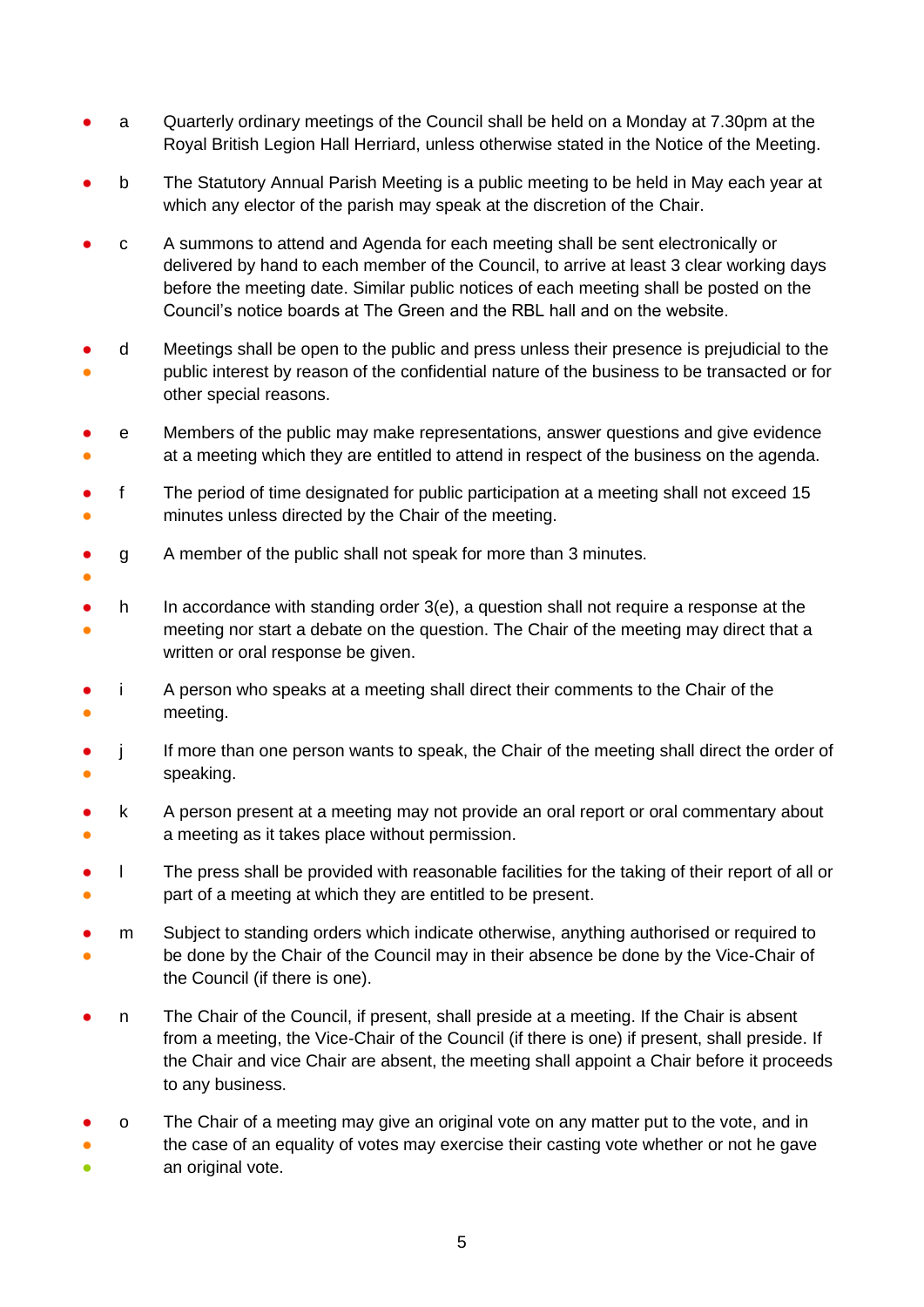- rVoting
- ● i. Voting on a question shall be by a show of hands.

ii. If there is an equality of votes, the Chair shall have a second or casting vote.

 iii. If a member so requires, the Clerk shall record for the Minutes the names of members who voted for or against any motion or abstained from voting.

- s The minutes of a meeting shall include an accurate record of the following:
	- i. the time and place of the meeting;
	- ii. the names of councillors who are present and the names of councillors who are absent;
	- iii. interests that have been declared by councillors and non-councillors with voting rights;
	- iv. the grant of dispensations (if any) to councillors and non-councillors with voting rights;
	- v. whether a councillor or non-councillor with voting rights left the meeting when matters that they held interests in were being considered;
	- vi. if there was a public participation session; and
	- vii the resolutions made.
- A councillor or a non-councillor with voting rights who has a disclosable pecuniary
- interest or another interest as set out in the Council's code of conduct in a matter being
- considered at a meeting is subject to statutory limitations or restrictions under the code on their right to participate and vote on that matter.
- u No business may be transacted at a meeting unless a quorum is present. Three members of the Parish Council shall constitute a quorum at Parish Council meetings.
- ● ● v If a meeting becomes inquorate no business shall be transacted and the meeting shall be closed. The business on the agenda for the meeting shall be adjourned to another meeting.
	- w A meeting shall not exceed a period of 2 hours.
		- $\overline{\mathbf{4}}$ . Committees and sub-committees

● ● ●

- <span id="page-5-0"></span>a Unless the Council determines otherwise, a committee may appoint a subcommittee whose terms of reference and members shall be determined by the committee.
- b The members of a committee may include non-councillors unless it is a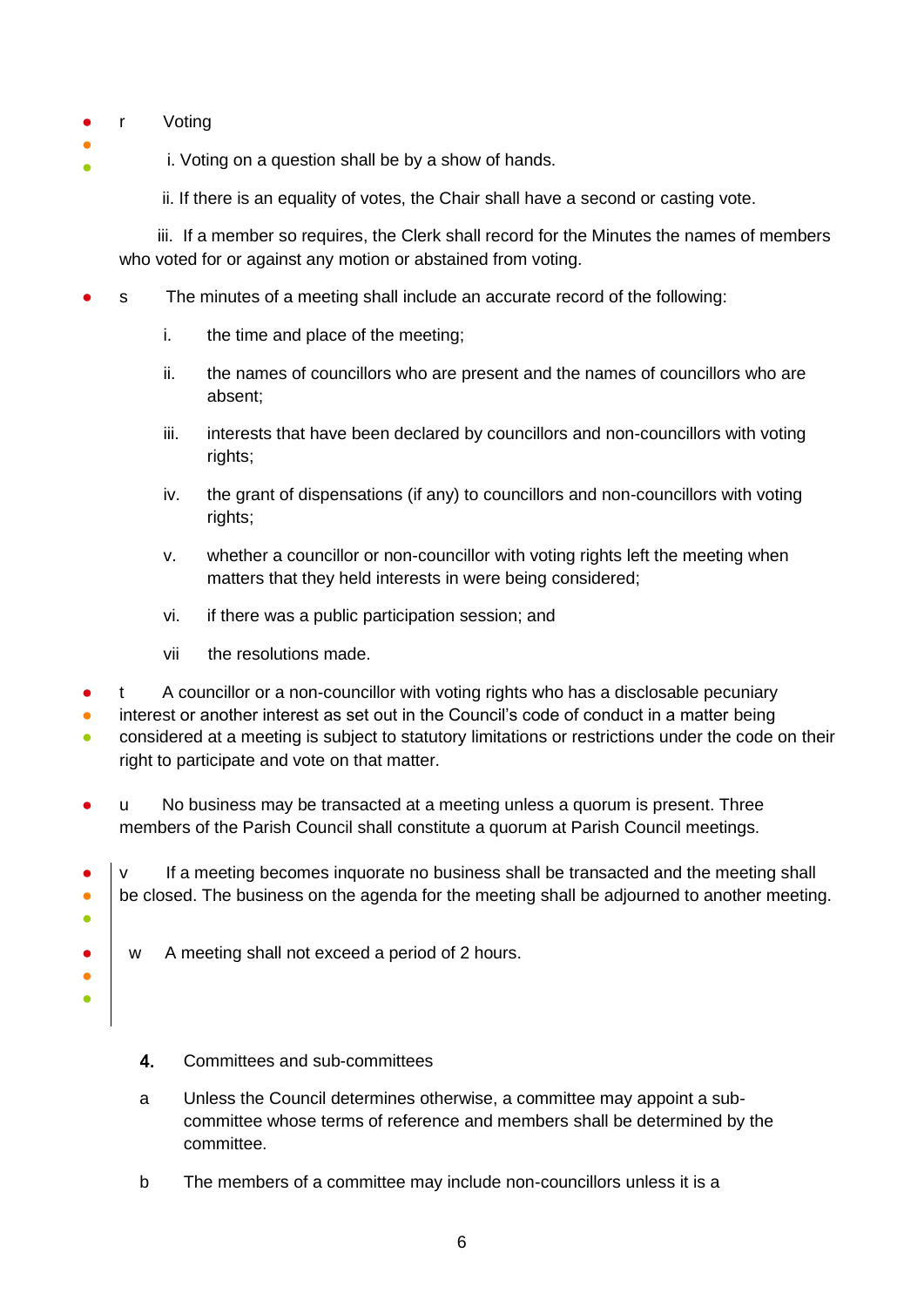committee which regulates and controls the finances of the Council.

- c Unless the Council determines otherwise, all the members of an advisory committee and a sub-committee of the advisory committee may be noncouncillors.
- d The Council may appoint standing committees or other committees as may be necessary, and:
	- i. shall determine their terms of reference;
	- ii. shall determine the number and time of the ordinary meetings of a standing committee
	- iii. shall permit a committee to determine the number and time of its meetings;
	- iv. shall, subject to standing orders 4(b) and (c), appoint and determine the terms of office of members of such a committee;
	- v. shall, after it has appointed the members of a standing committee, appoint the Chair of the standing committee at the first meeting;
	- vi. shall determine the place, notice requirements and quorum for a meeting of a committee and a sub-committee which, in both cases, shall be no less than three;
	- vii. shall determine if the public may participate at a meeting of a committee;
	- viii. shall determine if the public and press are permitted to attend the meetings of a sub-committee and also the advance public notice requirements, if any, required for the meetings of a sub-committee;
	- ix. shall determine if the public may participate at a meeting of a subcommittee that they are permitted to attend; and
	- x. may dissolve a committee or a sub-committee.
- <span id="page-6-0"></span> $5<sub>1</sub>$ Ordinary council meetings
- a In an election year, the Annual General meeting of the Council shall be held on or within 14 days following the day on which the councillors elected take office.

b In a year which is not an election year, the annual meeting of the Council shall be held on such a day in May as the Council decides

- b If no other time is fixed, the annual meeting of the Council shall take place at 7.30pm.
- c In addition to the annual meeting of the Council, at least three other ordinary meetings shall be held in each year on such dates and times as the Council decides.
- d The first business conducted at the annual meeting of the Council shall be the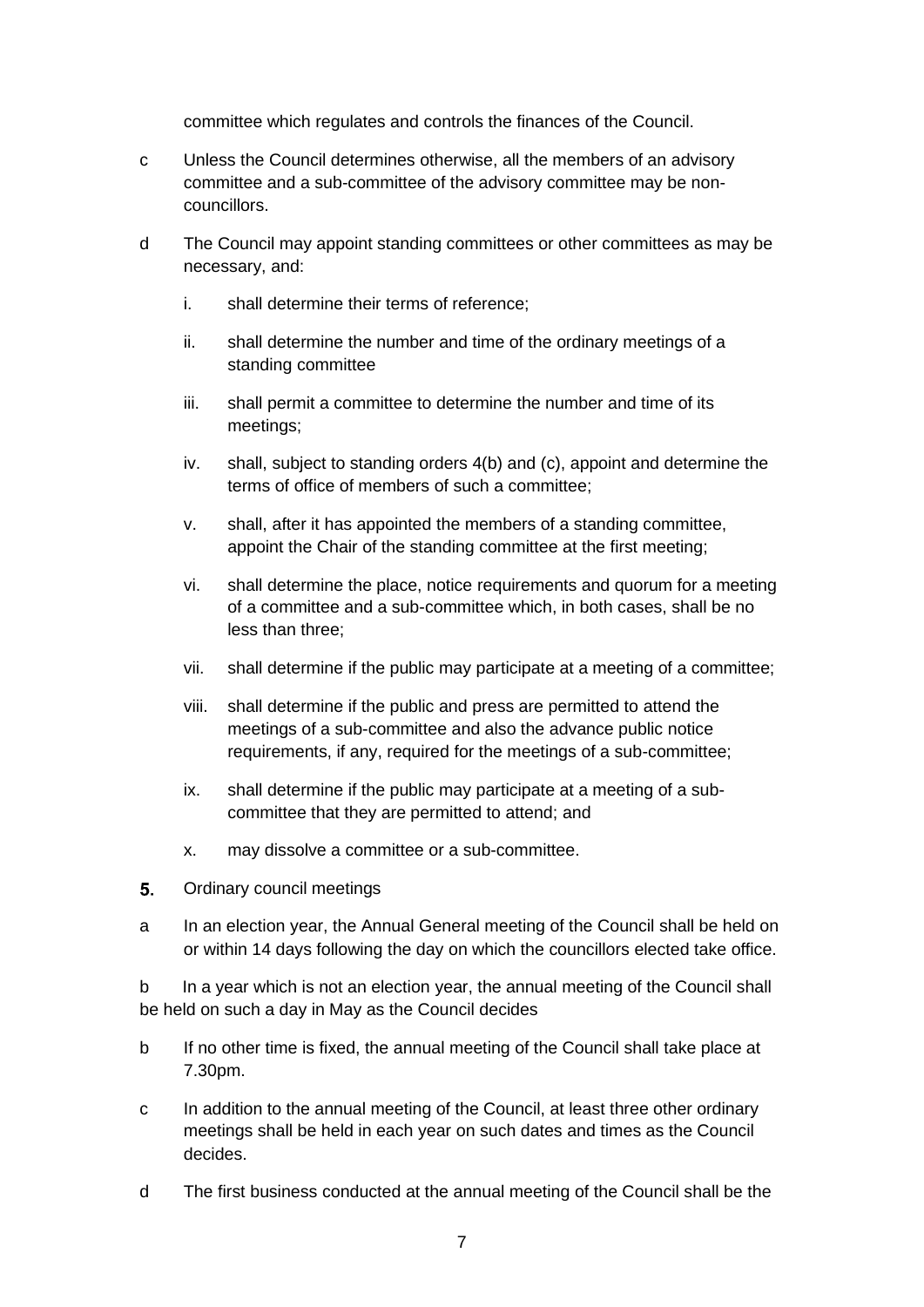election of the Chair and Vice-Chair (if there is one) of the Council.

- e The Chair of the Council, unless he has resigned or becomes disqualified, shall continue in office and preside at the annual meeting until their successor is elected at the next annual meeting of the Council.
- f The Vice-Chair of the Council, if there is one, unless he resigns or becomes disqualified, shall hold office until immediately after the election of the Chair of the Council at the next annual meeting of the Council.
- g In an election year, if the current Chair of the Council has not been re-elected as a member of the Council, he shall preside at the annual meeting until a successor Chair of the Council has been elected. The current Chair of the Council shall not have an original vote in respect of the election of the new Chair of the Council but shall give a casting vote in the case of an equality of votes.
- h In an election year, if the current Chair of the Council has been re-elected as a member of the Council, he shall preside at the annual meeting until a new Chair of the Council has been elected. He may exercise an original vote in respect of the election of the new Chair of the Council and shall give a casting vote in the case of an equality of votes.
- i Following the election of the Chair of the Council and Vice-Chair (if there is one) of the Council at the annual meeting, the business shall include:
	- i. In an election year, delivery by the Chair of the Council and councillors of their acceptance of office forms unless the Council resolves for this to be done at a later date. In a year which is not an election year, delivery by the Chair of the Council of their acceptance of office form unless the Council resolves for this to be done at a later date;
	- ii. Confirmation of the accuracy of the minutes of the last meeting of the Council;
	- iii. Confirmation of arrangements for insurance cover in respect of all insurable risks
	- iv. Review of the Council's expenditure incurred under s 137 of the Local Government Act or the general power of competence
	- v. Review of inventory of land and other assets
	- vi. Review of the Council's policy under freedom of information and data protection legislation
	- vii. Determining the time and place of ordinary meetings of the Council up to and including the next annual meeting of the Council.
- <span id="page-7-0"></span>6. Extraordinary meetings of the council, committees and sub-committees
- a The Chair of the Council may convene an extraordinary meeting of the Council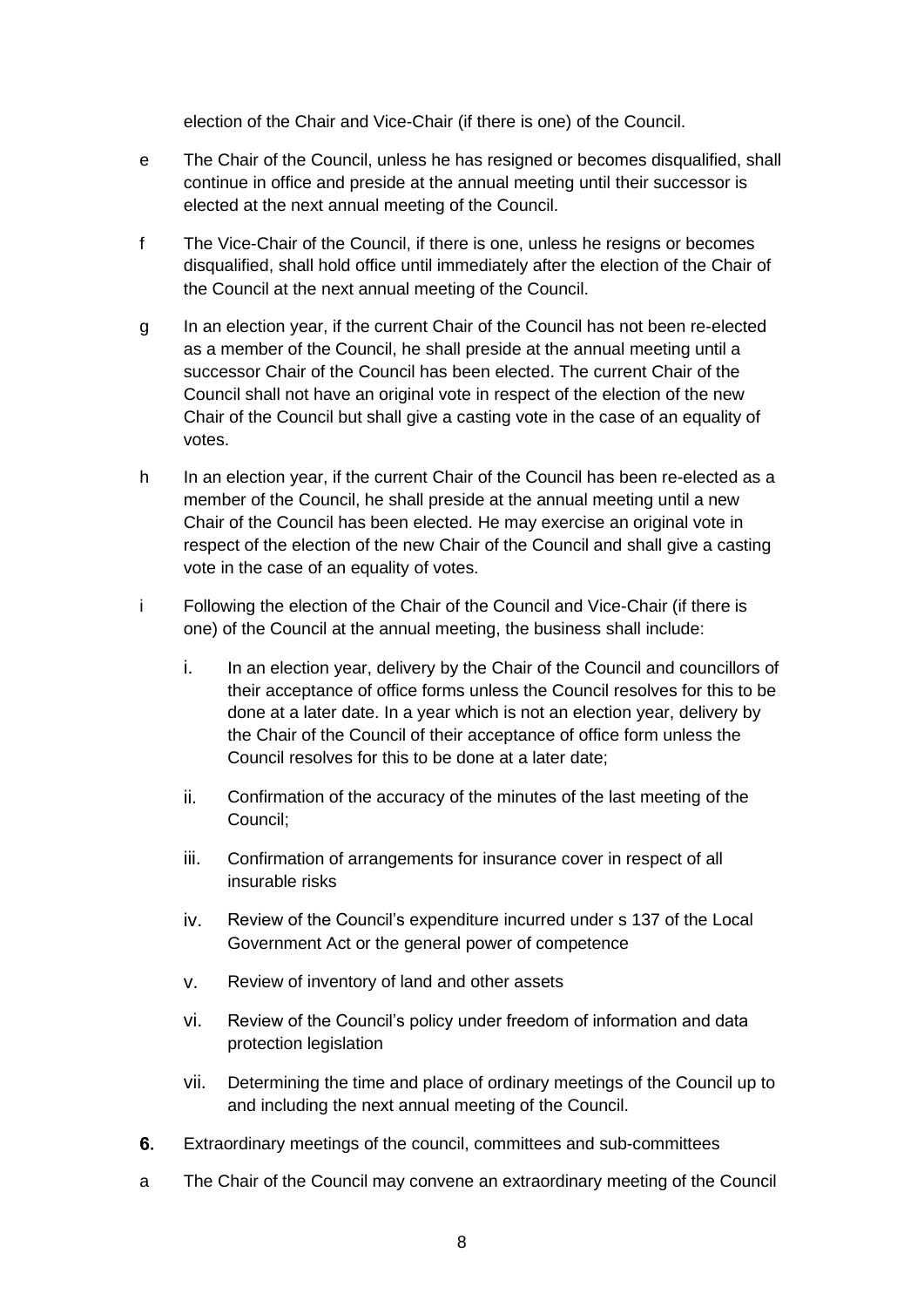at any time.

b If the Chair of the Council does not call an extraordinary meeting of the Council within seven days of having been requested in writing to do so by two councillors, any two councillors may convene an extraordinary meeting of the Council. The public notice giving the time, place and agenda for such a meeting shall be signed by the two councillors.

#### <span id="page-8-0"></span> $7<sup>1</sup>$ **Previous resolutions**

- a A resolution shall not be reversed within six months except either by a special motion, which requires written notice by at least 3 councillors to be given to the Proper Officer in accordance with standing order 9, or by a motion moved in pursuance of the recommendation of a committee or a sub-committee.
- b When a motion moved pursuant to standing order 7(a) has been disposed of, no similar motion may be moved for a further six months.

#### <span id="page-8-1"></span>8. **Voting on appointments**

- a Whenever two or more people are nominated for any position to be filled by the Council, a ballot shall be held at which all votes shall be given in writing.
- b If the ballot does not result in an overall majority, the name of the person having the least number of votes shall be taken off the list and a fresh vote taken. The process shall continue until a majority of votes is given in favour of one person. A tie in votes may be settled by the casting vote exercisable by the Chair of the meeting.

#### <span id="page-8-2"></span> $9<sub>-</sub>$ **Motions for a meeting that require written notice to be given to the Proper Officer**

- a A motion shall relate to the responsibilities of the meeting and in any event shall relate to the performance of the Council's statutory functions, powers and obligations or an issue which specifically affects the Council's area or its residents.
- b No motion may be moved at a meeting unless it is on the agenda.
- c The Proper Officer may correct obvious grammatical or typographical errors in the wording of the motion.
- d Motions rejected shall be recorded with an explanation by the Proper Officer of the reason for rejection.

#### <span id="page-8-3"></span> $10<sub>1</sub>$ **Motions at a meeting that do not require written notice**

- a The following motions may be moved at a meeting without written notice to the Proper Officer:
	- i. to correct an inaccuracy in the draft minutes of a meeting;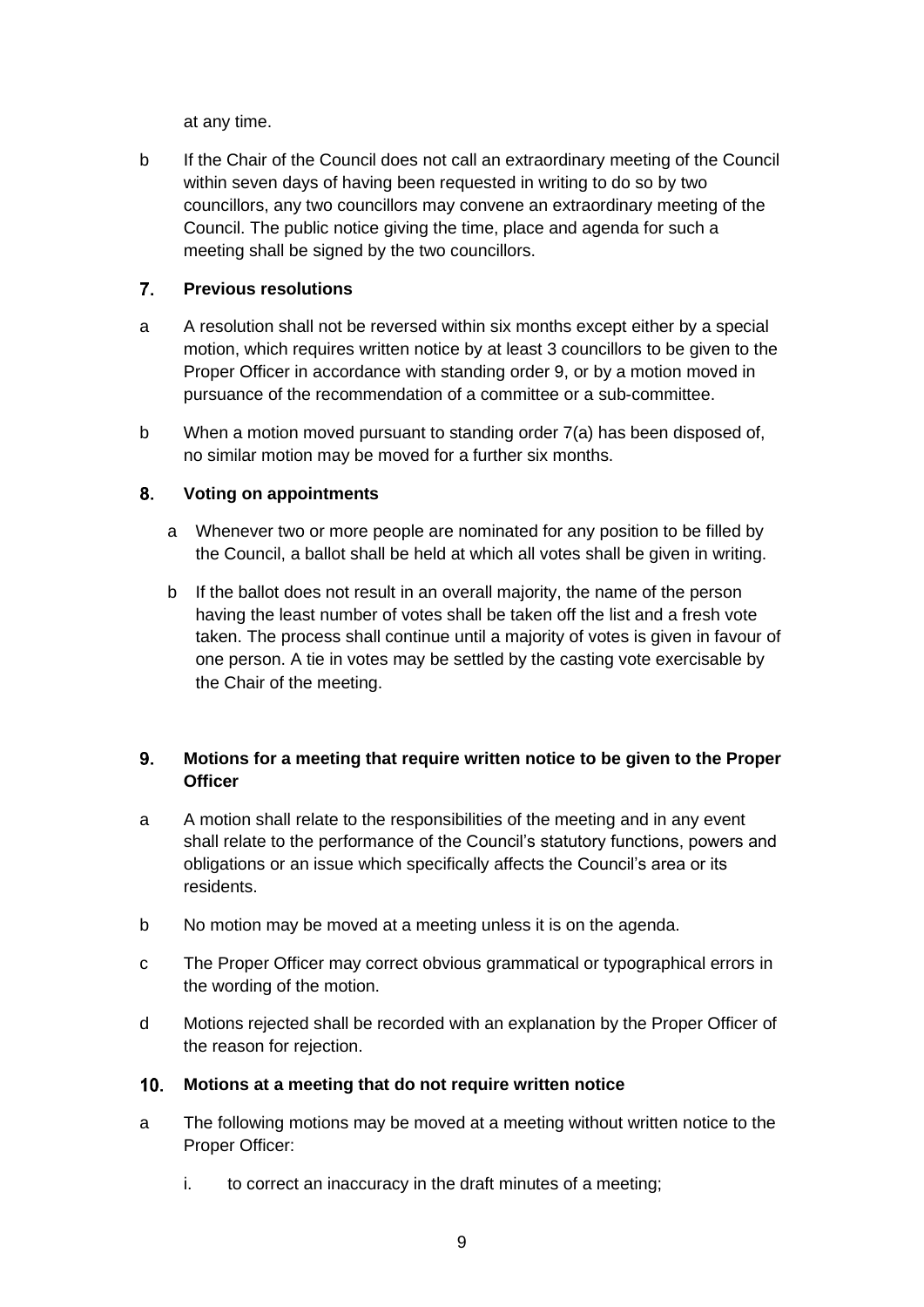- ii. to move to a vote;
- iii. to defer consideration of a motion;
- iv. to refer a motion to a particular committee or sub-committee:
- v. to appoint a person to preside at a meeting;
- vi. to change the order of business on the agenda;
- vii. to proceed to the next business on the agenda;
- viii. to require a written report;
- ix. to appoint a committee or sub-committee and their members;
- x. to extend the time limits for speaking;
- xi. to exclude the press and public from a meeting in respect of confidential or other information which is prejudicial to the public interest;
- xii. to not hear further from a councillor or a member of the public;
- xiii. to exclude a councillor or member of the public for disorderly conduct;
- xiv. to temporarily suspend the meeting;
- xv. to suspend a particular standing order (unless it reflects mandatory statutory or legal requirements);
- xvi. to adjourn the meeting; or
- xvii. to close the meeting.

### <span id="page-9-0"></span>**Management of information**

See also standing order 20.

- a The Council shall have in place and keep under review, technical and organisational measures to keep secure information (including personal data) which it holds in paper and electronic form. Such arrangements shall include deciding who has access to personal data and encryption of personal data.
- b The Council shall have in place, and keep under review, policies for the retention and safe destruction of all information (including personal data) which it holds in paper and electronic form. The Council's retention policy shall confirm the period for which information (including personal data) shall be retained or if this is not possible the criteria used to determine that period (e.g. the Limitation Act 1980).
- c The agenda, papers that support the agenda and the minutes of a meeting shall not disclose or otherwise undermine confidential information or personal data without legal justification.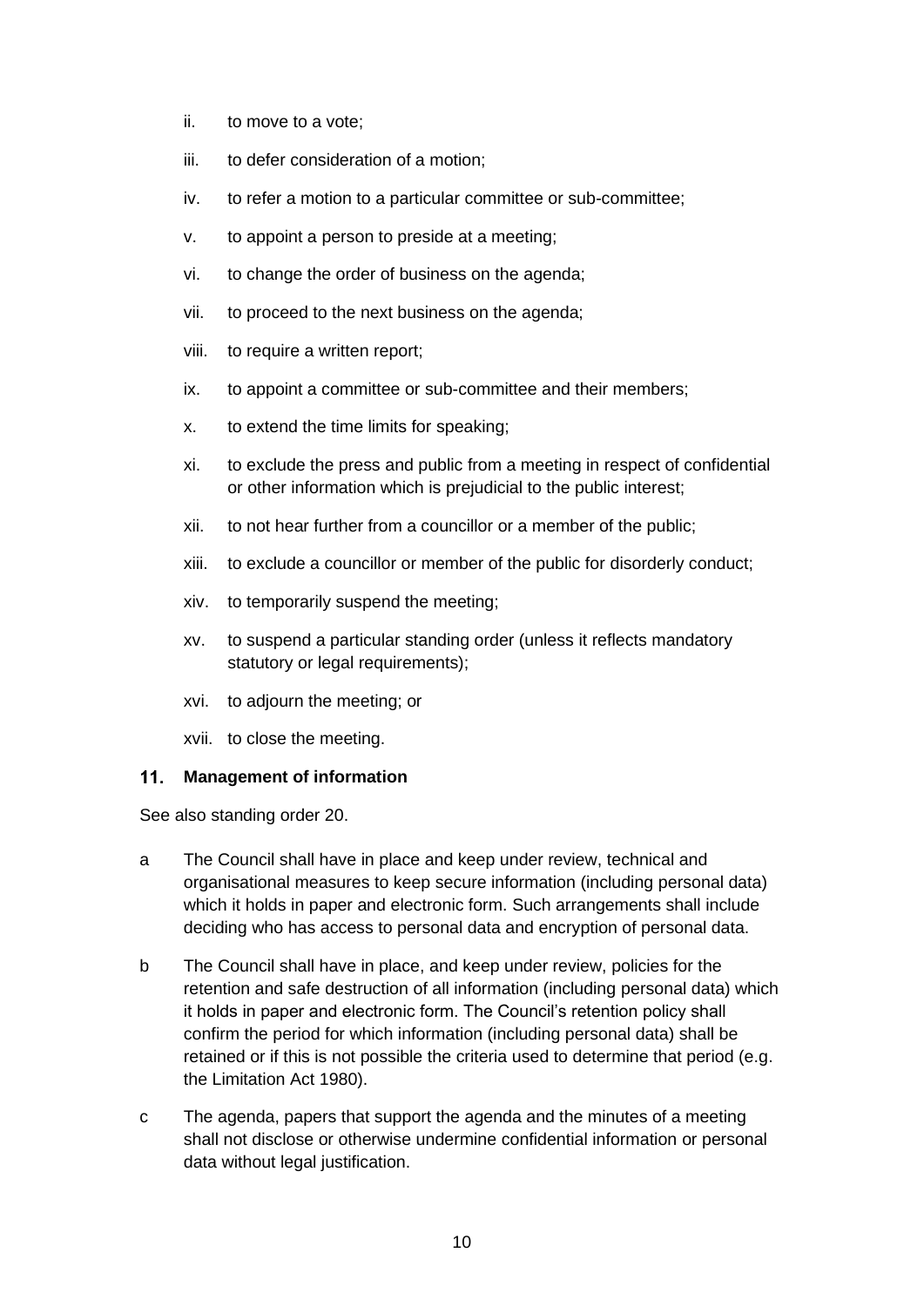d Councillors, staff, the Council's contractors and agents shall not disclose confidential information or personal data without legal justification.

### <span id="page-10-0"></span>**Draft minutes**

- a If the draft minutes of a preceding meeting have been served on councillors with the agenda to attend the meeting at which they are due to be approved for accuracy, they shall be taken as read.
- b There shall be no discussion about the draft minutes of a preceding meeting except in relation to their accuracy. A motion to correct an inaccuracy in the draft minutes shall be moved in accordance with standing order 10(a)(i).
- c The accuracy of draft minutes, including any amendment(s) made to them, shall be confirmed by resolution and shall be signed by the Chair of the meeting and stand as an accurate record of the meeting to which the minutes relate.
- d If the Chair of the meeting does not consider the minutes to be an accurate record of the meeting to which they relate, he shall sign the minutes and include a paragraph in the following terms or to the same effect:

"The Chair of this meeting does not believe that the minutes of the meeting of the ( ) held on [date] in respect of ( ) were a correct record but their view was not upheld by the meeting and the minutes are confirmed as an accurate record of the proceedings."

- e If the Council's gross annual income or expenditure (whichever is higher) does not exceed £25,000, it shall publish draft minutes on a website which is publicly accessible and free of charge not later than one month after the meeting has taken place.
- f Subject to the publication of draft minutes in accordance with standing order 12(e) and standing order 20(a) and following a resolution which confirms the accuracy of the minutes of a meeting, the draft minutes or recordings of the meeting for which approved minutes exist shall be destroyed.

### <span id="page-10-1"></span>**Code of conduct and dispensations**

See also standing order 3(u).

- a All councillors and non-councillors with voting rights shall observe the code of conduct adopted by the Council.
- b Unless he/she has been granted a dispensation, a councillor or non-councillor with voting rights shall withdraw from a meeting when it is considering a matter in which he/she has a disclosable pecuniary interest. He/she may return to the meeting after it has considered the matter in which he/she had the interest.
- c Dispensation requests shall be in writing and submitted to the Proper Officer as soon as possible before the meeting, or failing that, at the start of the meeting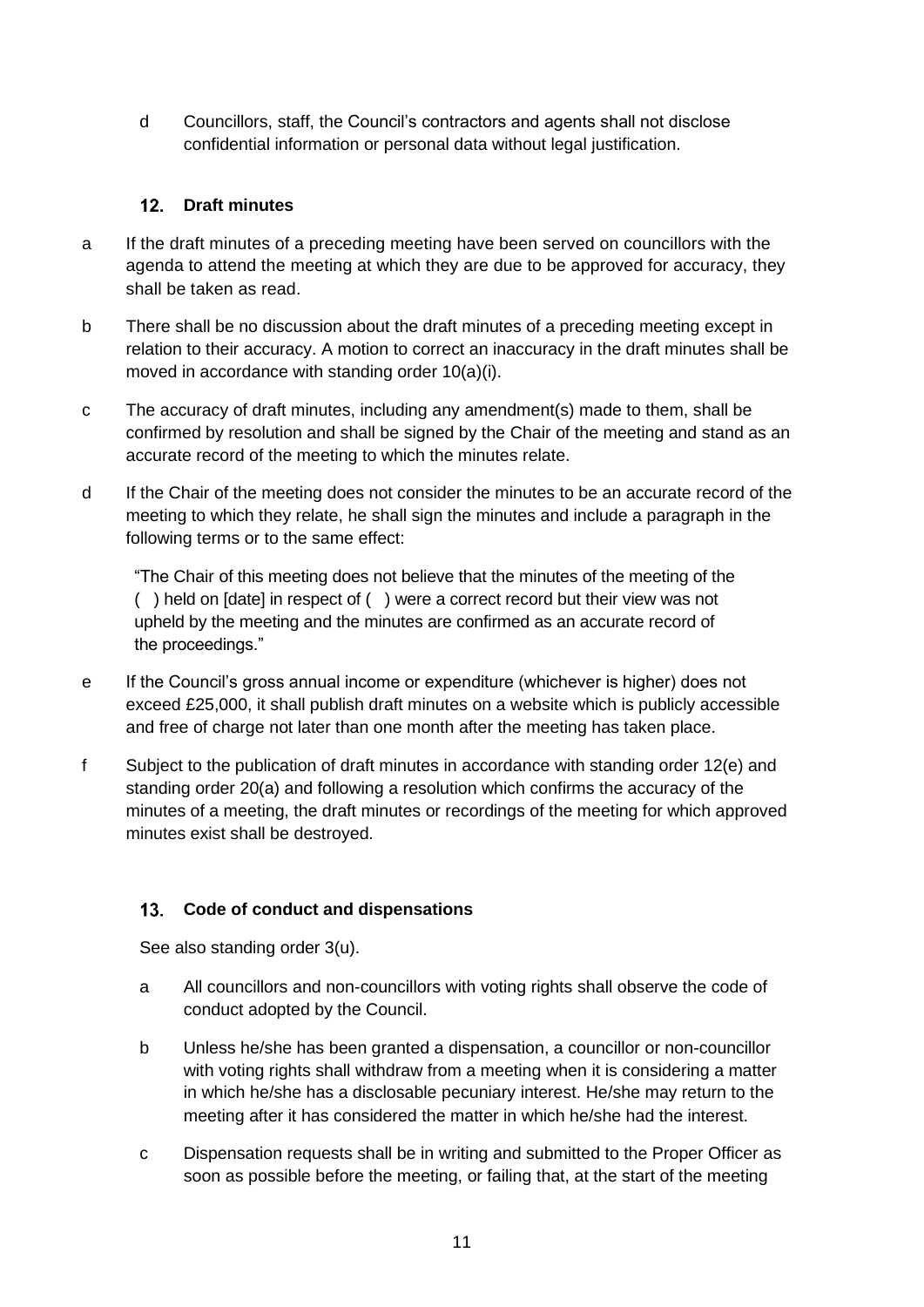for which the dispensation is required.

- d A decision as to whether to grant a dispensation shall be made by the Proper Officer and that decision is final.
- e A dispensation request shall confirm:
	- i. the description and the nature of the disclosable pecuniary interest or other interest to which the request for the dispensation relates;
	- ii. whether the dispensation is required to participate at a meeting in a discussion only or a discussion and a vote;
	- iii. the date of the meeting or the period (not exceeding four years) for which the dispensation is sought; and
	- iv. an explanation as to why the dispensation is sought.
- f Subject to standing orders 13(d) and (f), a dispensation request shall be considered (by the Proper Officer before the meeting or, if this is not possible, at the start of the meeting for which the dispensation is required) or at the beginning of the meeting of the Council, or committee or sub-committee for which the dispensation is required].
- g A dispensation may be granted in accordance with standing order 13(e) if having regard to all relevant circumstances any of the following apply:
	- i. without the dispensation the number of persons prohibited from participating in the particular business would be so great a proportion of the meeting transacting the business as to impede the transaction of the business;
	- ii. granting the dispensation is in the interests of persons living in the Council's area; or
	- iii. it is otherwise appropriate to grant a dispensation.

### <span id="page-11-0"></span>**Code of conduct complaints**

- a Upon notification by the District or Unitary Council that it is dealing with a complaint that a councillor or non-councillor with voting rights has breached the Council's code of conduct, the Proper Officer shall, subject to standing order 11, report this to the Council.
- b Where the notification in standing order 14(a) relates to a complaint made by the Proper Officer, the Proper Officer shall notify the Chair of Council of this fact, and the Chair shall nominate another staff member to assume the duties of the Proper Officer in relation to the complaint until it has been determined and the Council has agreed what action, if any, to take in accordance with standing order 14(d).
- c The Council may: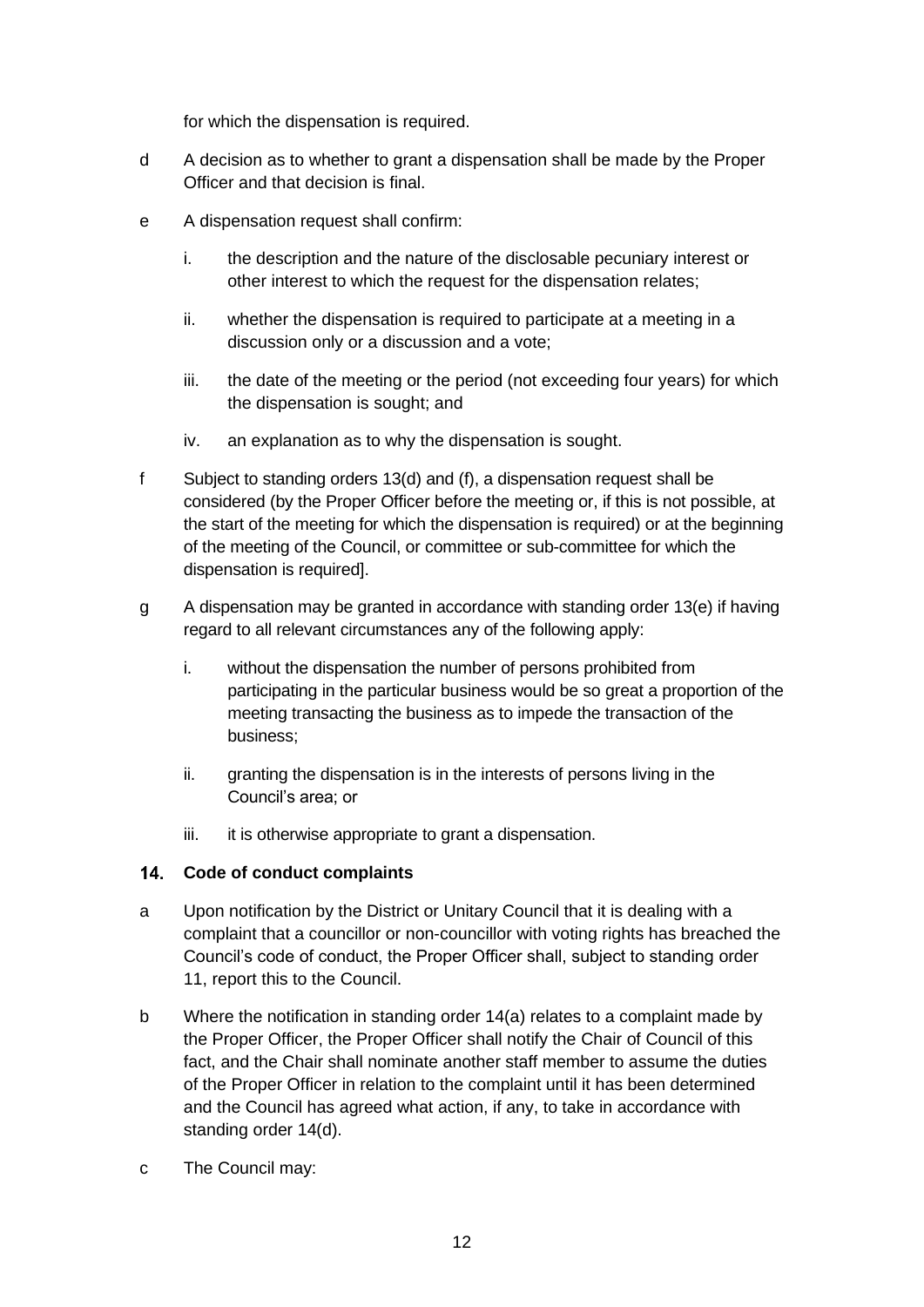- i. provide information or evidence where such disclosure is necessary to investigate the complaint or is a legal requirement;
- ii. seek information relevant to the complaint from the person or body with statutory responsibility for investigation of the matter;
- d Upon notification by the District or Unitary Council that a councillor or noncouncillor with voting rights has breached the Council's code of conduct, the Council shall consider what, if any, action to take against him. Such action excludes disqualification or suspension from office.

### <span id="page-12-0"></span>15. Proper Officer

- a The Proper Officer shall be either (i) the clerk or (ii) other staff member(s) nominated by the Council to undertake the work of the Proper Officer when the Proper Officer is absent.
- b The Proper Officer shall:
	- i. at least three clear days before a meeting of the council, a committee or a sub-committee**,**
		- serve on councillors by delivery or post at their residences or by email authenticated in such manner as the Proper Officer thinks fit, a signed summons confirming the time, place and the agenda (provided the councillor has consented to service by email), and
		- provide, in a conspicuous place, public notice of the time, place and agenda (provided that the public notice with agenda of an extraordinary meeting of the Council convened by councillors is signed by them).

### *See standing order 3(c) for the meaning of clear days for a meeting of a full council*

- ii. convene a meeting of the Council for the election of a new Chair of the Council, occasioned by a casual vacancy in their office;
- iii. facilitate inspection of the minute book by local government electors;
- iv. receive and retain copies of byelaws made by other local authorities;
- v. hold acceptance of office forms from councillors;
- vi. hold a copy of every councillor's register of interests;
- vii. assist with responding to requests made under freedom of information legislation and rights exercisable under data protection legislation, in accordance with the Council's relevant policies and procedures;
- viii. receive and send general correspondence and notices on behalf of the Council except where there is a resolution to the contrary;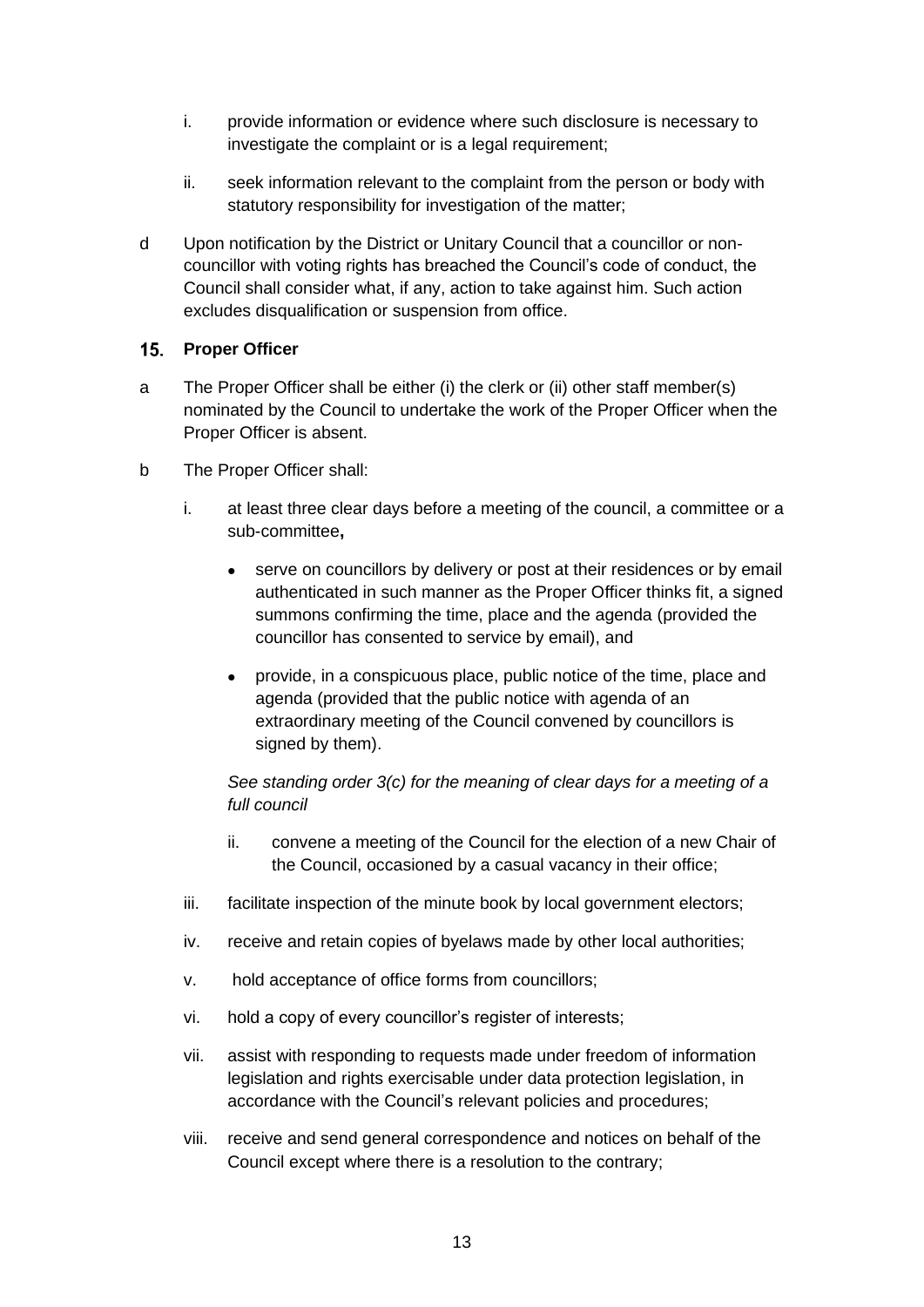- ix. assist in the organisation of, storage of, access to, security of and destruction of information held by the Council in paper and electronic form subject to the requirements of data protection and freedom of information legislation and other legitimate requirements (e.g. the Limitation Act 1980);
- x. arrange for legal deeds to be executed; (*see also standing order 23);*
- xi. arrange or manage the prompt authorisation, approval, and instruction regarding any payments to be made by the Council in accordance with its financial regulations;
- xii. record every planning application notified to the Council and the Council's response to the local planning authority in a book for such purpose;
- xiii. refer a planning application received by the Council to the Chair or in their/her absence the Vice Chair/other Councillor to facilitate an extraordinary meeting if the nature of a planning application requires consideration before the next ordinary meeting of the Council;
- xiv. manage access to information about the Council via the publication scheme;

### <span id="page-13-0"></span>**16.** Responsible Financial Officer

a The Council shall appoint appropriate staff member(s) to undertake the work of the Responsible Financial Officer when the Responsible Financial Officer is absent.

### <span id="page-13-1"></span>**Accounts and accounting statements**

- a "Proper practices" in standing orders refer to the most recent version of "Governance and Accountability for Local Councils – a Practitioners' Guide".
- b All payments by the Council shall be authorised, approved and paid in accordance with the law, proper practices and the Council's financial regulations.
- c The Responsible Financial Officer shall supply to each councillor as soon as practicable after 30 June, 30 September and 31 December in each year a statement to summarise:
	- i. the Council's receipts and payments (or income and expenditure) for each quarter:
	- ii. the Council's aggregate receipts and payments (or income and expenditure) for the year to date;
	- iii. the balances held at the end of the quarter being reported and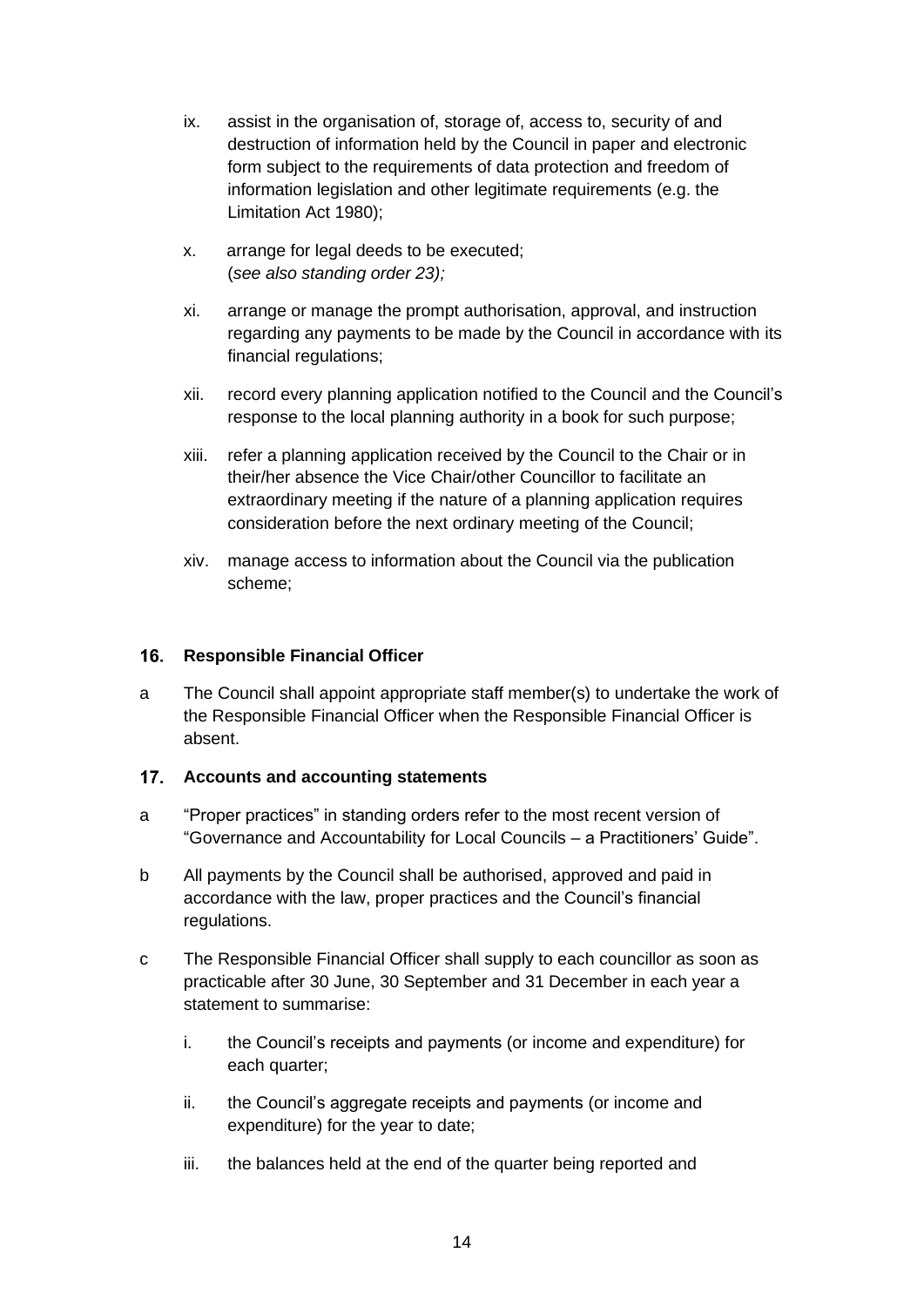which includes a comparison with the budget for the financial year and highlights any actual or potential overspends.

- d As soon as possible after the financial year end at 31 March, the Responsible Financial Officer shall provide:
	- i. each councillor with a statement summarising the Council's receipts and payments (or income and expenditure) for the last quarter and the year to date for information; and
	- ii. to the Council the accounting statements for the year in the form of Section 2 of the annual governance and accountability return, as required by proper practices, for consideration and approval.
- e The year-end accounting statements shall be prepared in accordance with proper practices and apply the form of accounts determined by the Council (receipts and payments, or income and expenditure) for the year to 31 March. A completed draft annual governance and accountability return shall be presented to all councillors at least 14 days prior to anticipated approval by the Council. The annual governance and accountability return of the Council, which is subject to external audit, including the annual governance statement, shall be presented to the Council for consideration and formal approval before 30 June.

### <span id="page-14-0"></span>**Financial controls and procurement**

- a. The Council shall consider and approve financial regulations drawn up by the Responsible Financial Officer, which shall include detailed arrangements in respect of the following:
	- i. the keeping of accounting records and systems of internal controls;
	- ii. the assessment and management of financial risks faced by the Council;
	- iii. the work of the independent internal auditor in accordance with proper practices and the receipt of regular reports from the internal auditor, which shall be required at least annually;
	- iv. the inspection and copying by councillors and local electors of the Council's accounts and/or orders of payments; and
	- v. whether contracts with an estimated value below £25,000 due to special circumstances are exempt from a tendering process or procurement exercise.
- b. Financial regulations shall be reviewed regularly and at least annually for fitness of purpose.
- c. A public contract regulated by the Public Contracts Regulations 2015 with an estimated value in excess of £25,000 but less than the relevant thresholds in standing order 18(f) is subject to Regulations 109-114 of the Public Contracts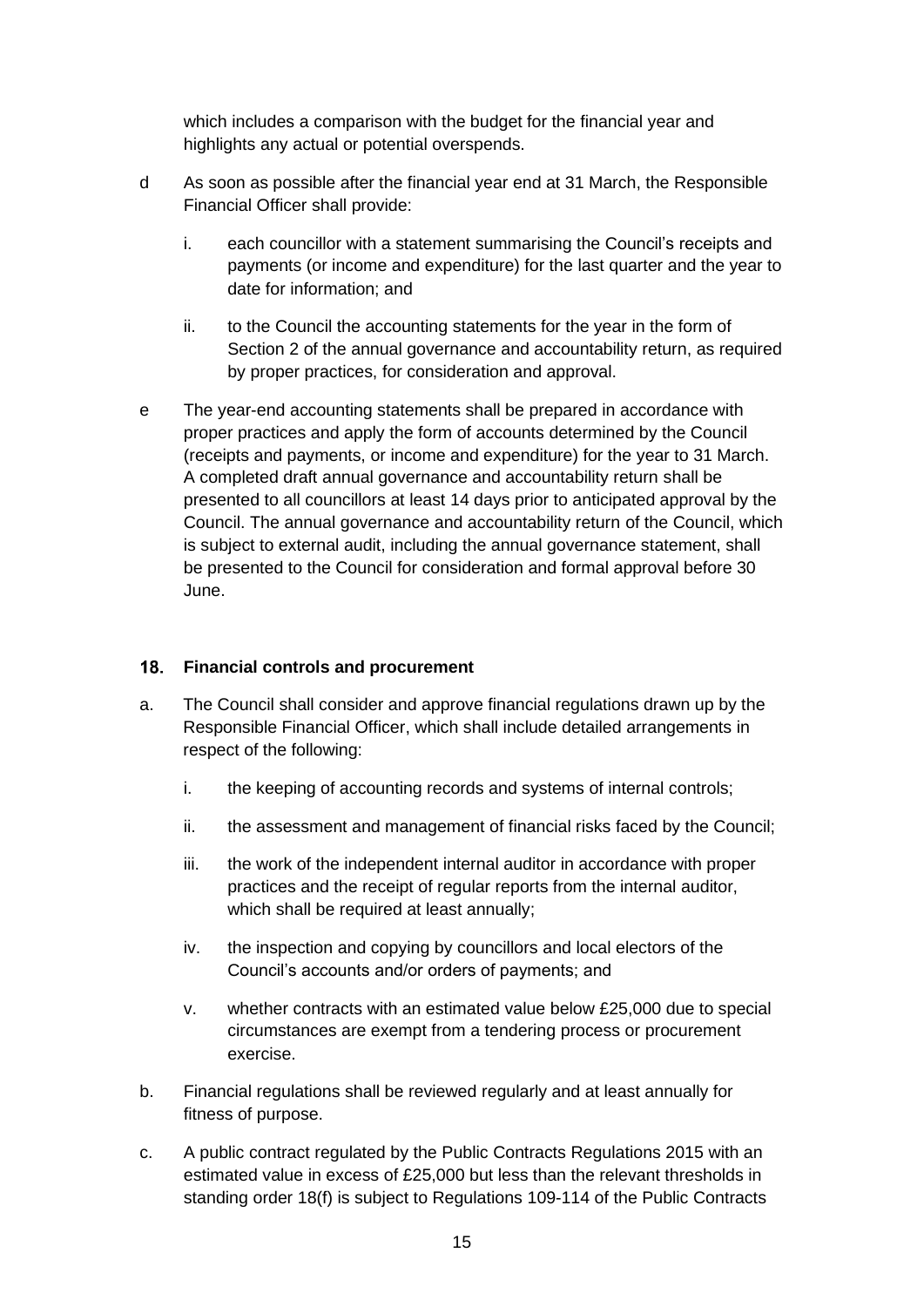Regulations 2015 which include a requirement on the Council to advertise the contract opportunity on the Contracts Finder website regardless of what other means it uses to advertise the opportunity unless it proposes to use an existing list of approved suppliers (framework agreement).

- d. Subject to additional requirements in the financial regulations of the Council, the tender process for contracts for the supply of goods, materials, services or the execution of works shall include, as a minimum, the following steps:
	- i. a specification for the goods, materials, services or the execution of works shall be drawn up;
	- ii. an invitation to tender shall be drawn up to confirm (i) the Council's specification (ii) the time, date and address for the submission of tenders (iii) the date of the Council's written response to the tender and (iv) the prohibition on prospective contractors contacting councillors or staff to encourage or support their tender outside the prescribed process;
	- iii. the invitation to tender shall be advertised in a local newspaper and in any other manner that is appropriate;
	- iv. tenders are to be submitted in writing in a sealed marked envelope addressed to the Proper Officer;
	- v. tenders shall be opened by the Proper Officer in the presence of at least one councillor after the deadline for submission of tenders has passed;
	- vi. tenders are to be reported to and considered by the appropriate meeting of the Council or a committee or sub-committee with delegated responsibility.
- e. Neither the Council, nor a committee or a sub-committee with delegated responsibility for considering tenders, is bound to accept the lowest value tender.
- f. A public contract regulated by the Public Contracts Regulations 2015 with an estimated value in excess of £189,330 for a public service or supply contract or in excess of £4,733,252 for a public works contract; or £663,540 for a social and other specific services contract (or other thresholds determined by the European Commission every two years and published in the Official Journal of the European Union (OJEU)) shall comply with the relevant procurement procedures and other requirements in the Public Contracts Regulations 2015 which include advertising the contract opportunity on the Contracts Finder website and in OJEU.
- g. A public contract in connection with the supply of gas, heat, electricity, drinking water, transport services, or postal services to the public; or the provision of a port or airport; or the exploration for or extraction of gas, oil or solid fuel with an estimated value in excess of £378,660 for a supply, services or design contract; or in excess of £4,733,252 for a works contract; or £663,540 for a social and other specific services contract (or other thresholds determined by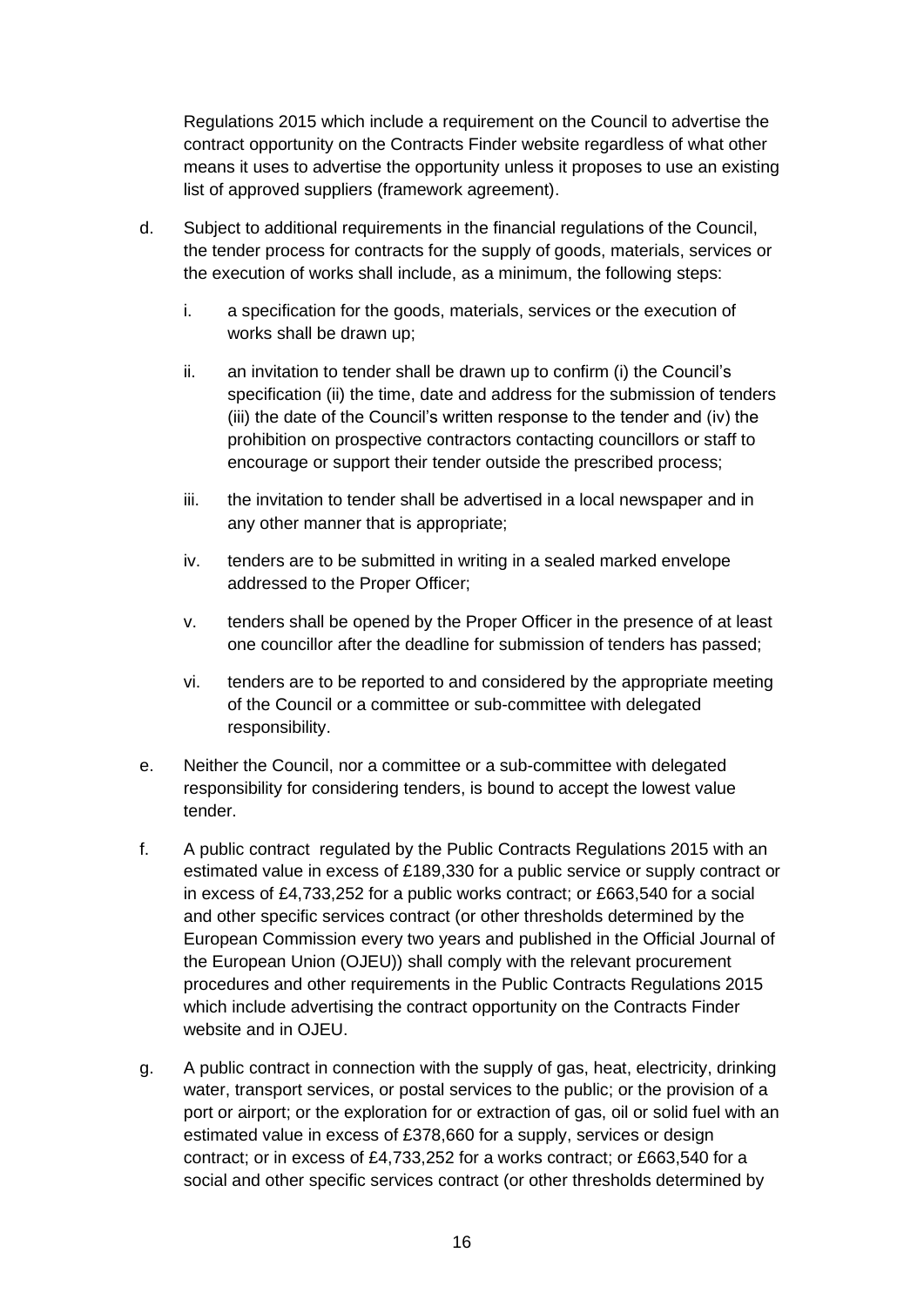the European Commission every two years and published in OJEU) shall comply with the relevant procurement procedures and other requirements in the Utilities Contracts Regulations 2016.

### <span id="page-16-0"></span>**Handling staff matters**

a A matter personal to a member of staff that is being considered by a meeting of Council is subject to standing order 11.

#### <span id="page-16-1"></span> $20.$ **Responsibilities to provide information**

See also standing order 21.

- a In accordance with freedom of information legislation, the Council shall publish information in accordance with its publication scheme and respond to requests for information held by the Council.
- b. [*If gross annual income or expenditure (whichever is higher) does not exceed £25,000*] The Council shall publish information in accordance with the requirements of the Smaller Authorities (Transparency Requirements) (England) Regulations 2015

#### <span id="page-16-2"></span> $21.$ **Responsibilities under data protection legislation**

*(Below is not an exclusive list. See also standing order 11.)*

- a The Council may appoint a Data Protection Officer.
- b The Council shall have policies and procedures in place to respond to an individual exercising statutory rights concerning their personal data.
- c The Council shall have a written policy in place for responding to and managing a personal data breach.
- d The Council shall keep a record of all personal data breaches comprising the facts relating to the personal data breach, its effects and the remedial action taken.
- e The Council shall ensure that information communicated in its privacy notice(s) is in an easily accessible and available form and kept up to date.
- f The Council shall maintain a written record of its processing activities.

### <span id="page-16-3"></span>**Relations with the press/media**

- a Correspondence with the press or other media on behalf of the Council shall be signed by the Clerk and Chair of the Council
- b The Clerk, Chair of the Council or Chair of any sub committee may make such declarations as are considered appropriate by them.

### <span id="page-16-4"></span>c **Execution and sealing of legal deeds**

a A legal deed shall not be executed on behalf of the Council unless authorised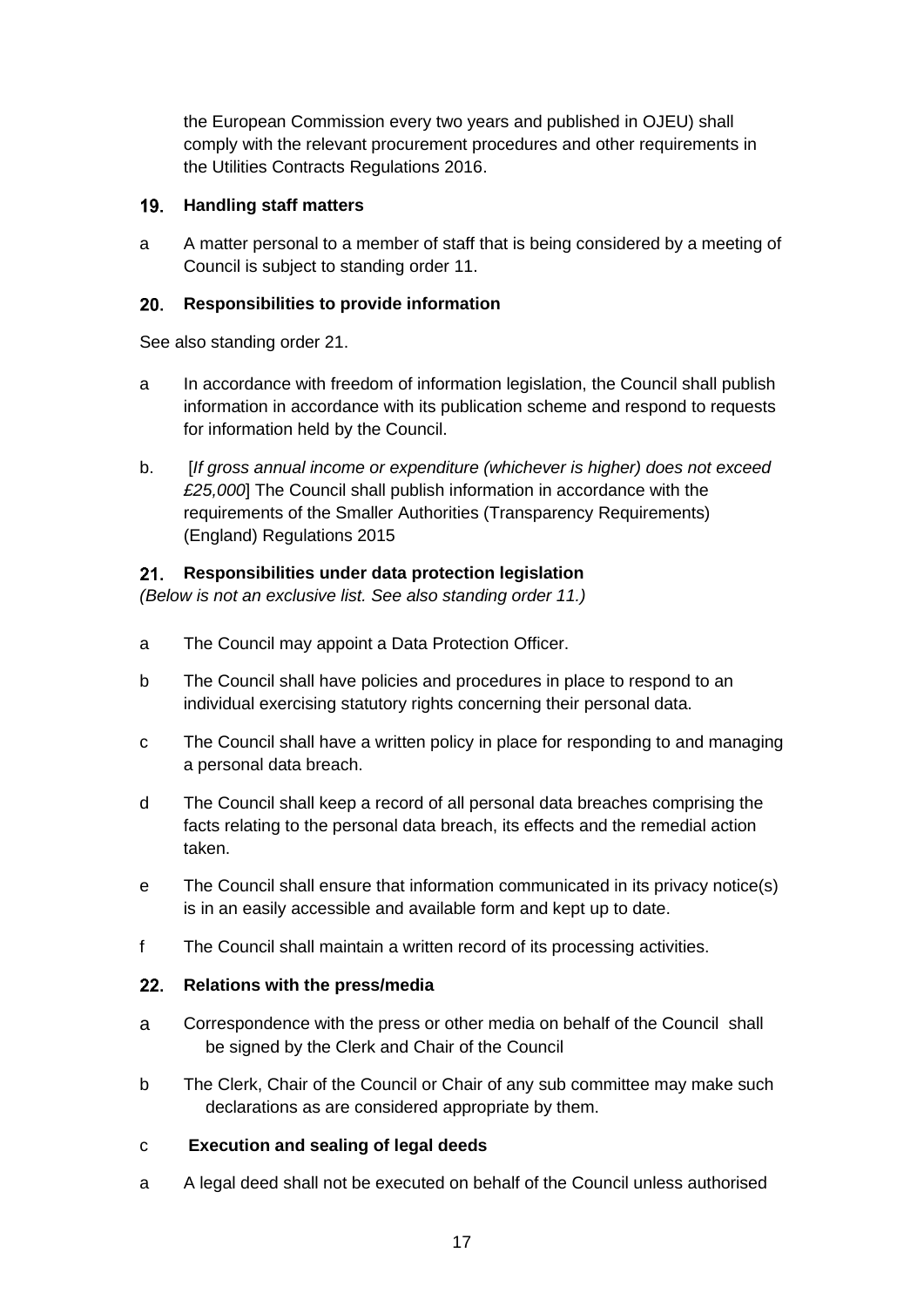by a resolution.

b Two councillors may sign any deed required by law on behalf of the Council in the presence of the Proper Officer who shall witness their signatures.

### <span id="page-17-0"></span>**Communicating with district and county or unitary councillors**

a An invitation to attend a meeting of the Council shall be sent, together with the agenda, to the ward councillor of the District and County Council

#### <span id="page-17-1"></span>**Restrictions on councillor activities**  $24.$

- a. Unless duly authorised no councillor shall:
	- i. inspect any land and/or premises which the Council has a right or duty to inspect; or
	- ii. issue orders, instructions or directions.

#### <span id="page-17-2"></span> $25.$ **Standing orders generally**

- a All or part of a standing order, except one that incorporates mandatory statutory or legal requirements, may be suspended by resolution in relation to the consideration of an item on the agenda for a meeting.
- b A motion to add to or vary or revoke one or more of the Council's standing orders, except one that incorporates mandatory statutory or legal requirements, shall be proposed by a special motion, the written notice by at least 3 councillors to be given to the Proper Officer in accordance with standing order 9.
- c The Proper Officer shall provide a copy of the Council's standing orders to a councillor as soon as possible.
- d The decision of the Chair of a meeting as to the application of standing orders at the meeting shall be final.

Signed Chair:………………………………….

Signed Parish Clerk:………………………………..

Date:………………………………